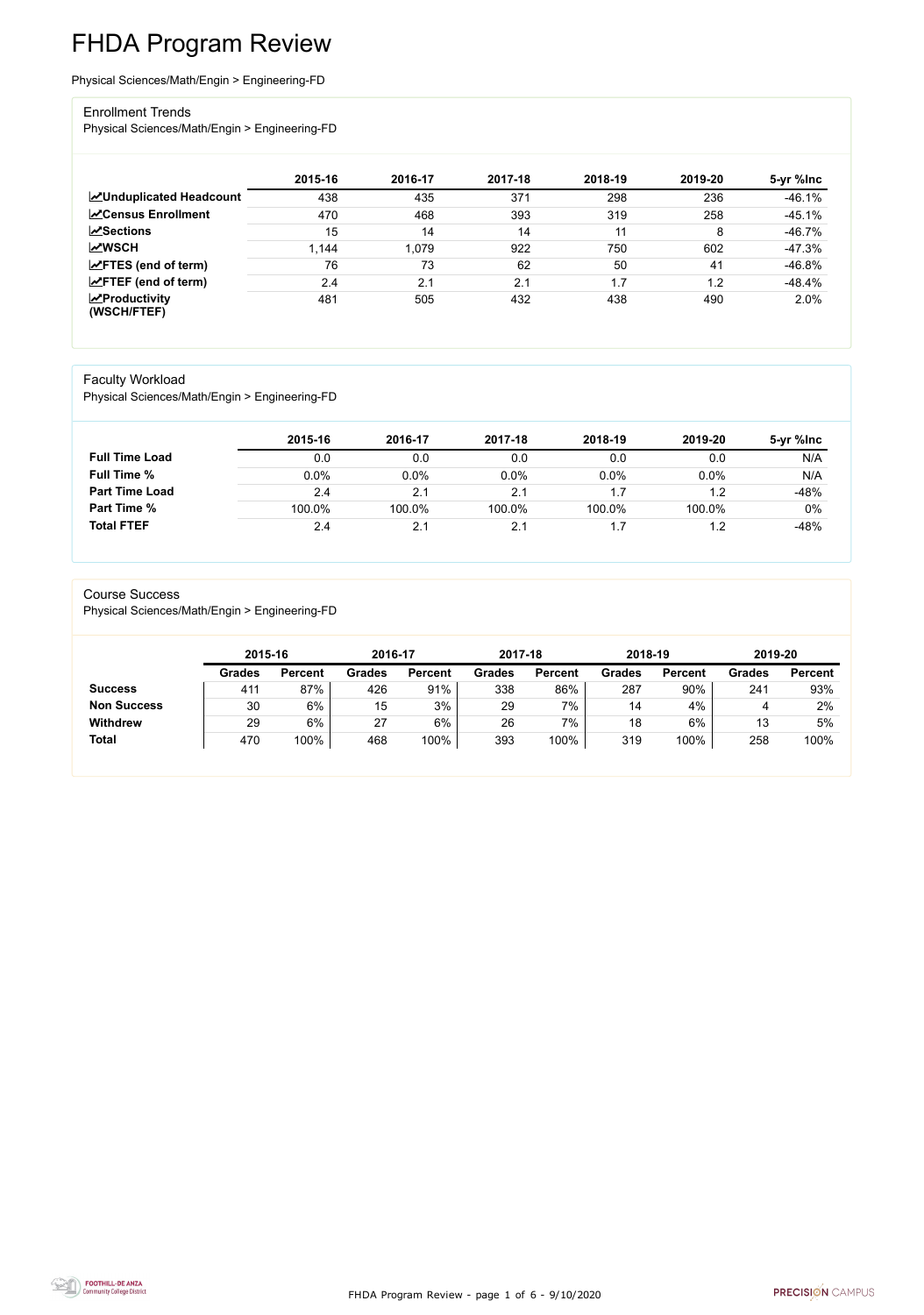FHDA Program Review - page 2 of 6 - 9/10/2020



## Course Success for African American, Latinx, and Filipinx Students

## Course Success for Asian, Native American, Pacific Islander, White, and Decline to State Students

|                    | 2015-16       |                | 2016-17       |                | 2017-18       |                | 2018-19       |                | 2019-20       |                |
|--------------------|---------------|----------------|---------------|----------------|---------------|----------------|---------------|----------------|---------------|----------------|
|                    | <b>Grades</b> | <b>Percent</b> | <b>Grades</b> | <b>Percent</b> | <b>Grades</b> | <b>Percent</b> | <b>Grades</b> | <b>Percent</b> | <b>Grades</b> | <b>Percent</b> |
| <b>Success</b>     | 91            | 82%            | 116           | 91%            | 103           | 80%            | 78            | 89%            | 81            | 94%            |
| <b>Non Success</b> | 12            | 11%            | ა             | 4%             | 16            | 12%            |               | 5%             |               | $1\%$          |
| <b>Withdrew</b>    |               | 7%             |               | 5%             | 10            | 8%             |               | 7%             |               | 5%             |
| <b>Total</b>       | 111           | 100%           | 128           | 100%           | 129           | 100%           | 88            | 100%           | 86            | 100%           |

|                    | 2015-16       |                | 2016-17       |                | 2017-18       |                | 2018-19       |                | 2019-20       |                |
|--------------------|---------------|----------------|---------------|----------------|---------------|----------------|---------------|----------------|---------------|----------------|
|                    | <b>Grades</b> | <b>Percent</b> | <b>Grades</b> | <b>Percent</b> | <b>Grades</b> | <b>Percent</b> | <b>Grades</b> | <b>Percent</b> | <b>Grades</b> | <b>Percent</b> |
| <b>Success</b>     | 320           | 89%            | 310           | 91%            | 235           | 89%            | 209           | 90%            | 160           | 93%            |
| <b>Non Success</b> | 18            | 5%             | 10            | 3%             | 13            | 5%             | 10            | 4%             |               | 2%             |
| <b>Withdrew</b>    | 21            | 6%             | 20            | 6%             | 16            | $6\%$          | 12            | 5%             |               | 5%             |
| <b>Total</b>       | 359           | 100%           | 340           | 100%           | 264           | 100%           | 231           | 100%           | 172           | 100%           |
|                    |               |                |               |                |               |                |               |                |               |                |

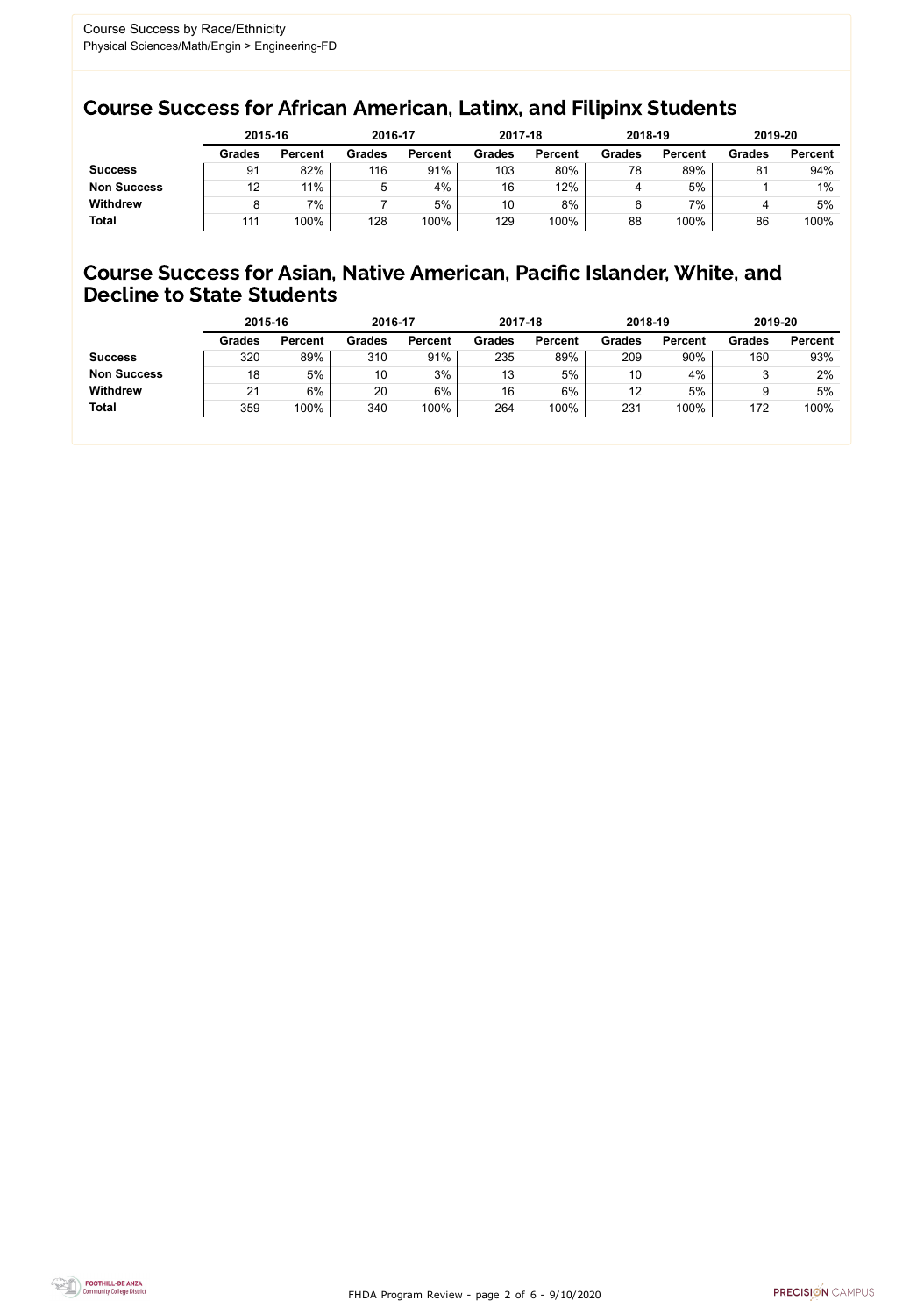

Some courses may continue to be listed but no longer have data due to renumbering or because the course was not offered in the past five years.



## by Gender

|                     |     | 2015-16        |     | 2016-17        |     | 2017-18        |     | 2018-19        |     | 2019-20        |  |
|---------------------|-----|----------------|-----|----------------|-----|----------------|-----|----------------|-----|----------------|--|
|                     | Enr | <b>Percent</b> | Enr | <b>Percent</b> | Enr | <b>Percent</b> | Enr | <b>Percent</b> | Enr | <b>Percent</b> |  |
| <b>Female</b>       | 69  | 15%            | 78  | 17%            | 79  | 20%            | 62  | 19%            | 37  | 14%            |  |
| <b>Male</b>         | 397 | 84%            | 388 | 83%            | 313 | 80%            | 256 | 80%            | 220 | 85%            |  |
| <b>Not Reported</b> |     | $1\%$          | ົ   | 0%             |     | 0%             |     | 0%             |     | 0%             |  |
| <b>Total</b>        | 470 | 100%           | 468 | 100%           | 393 | 100%           | 319 | 100%           | 258 | 100%           |  |

## by Ethnicity

|                         |                | 2015-16        |     | 2016-17        |             | 2017-18        |     | 2018-19        | 2019-20 |                |
|-------------------------|----------------|----------------|-----|----------------|-------------|----------------|-----|----------------|---------|----------------|
|                         | Enr            | <b>Percent</b> | Enr | <b>Percent</b> | Enr         | <b>Percent</b> | Enr | <b>Percent</b> | Enr     | <b>Percent</b> |
| <b>African American</b> | 9              | 2%             | 17  | 4%             | 13          | 3%             | 11  | 3%             | 9       | 3%             |
| <b>Asian</b>            | 263            | 56%            | 250 | 53%            | 206         | 52%            | 157 | 49%            | 106     | 41%            |
| <b>Filipinx</b>         | 30             | 6%             | 35  | 7%             | 32          | 8%             | 17  | 5%             | 15      | 6%             |
| Latinx                  | 72             | 15%            | 76  | 16%            | 84          | 21%            | 60  | 19%            | 62      | 24%            |
| <b>Native American</b>  | $\overline{2}$ | $0\%$          | 4   | $1\%$          |             | $0\%$          | 0   | $0\%$          |         | $0\%$          |
| <b>Pacific Islander</b> | 4              | $1\%$          |     | $0\%$          | $\mathbf 0$ | $0\%$          |     | $0\%$          |         | $0\%$          |
| <b>White</b>            | 79             | 17%            | 80  | 17%            | 53          | 13%            | 64  | 20%            | 61      | 24%            |
| <b>Decline to State</b> | 11             | 2%             | 5   | $1\%$          | 4           | $1\%$          | 9   | 3%             | 4       | 2%             |
| <b>Total</b>            | 470            | 100%           | 468 | 100%           | 393         | 100%           | 319 | 100%           | 258     | 100%           |

## by Age

|              | 2015-16 |                |     | 2016-17        |     | 2017-18        | 2018-19 |                | 2019-20 |                |
|--------------|---------|----------------|-----|----------------|-----|----------------|---------|----------------|---------|----------------|
|              | Enr     | <b>Percent</b> | Enr | <b>Percent</b> | Enr | <b>Percent</b> | Enr     | <b>Percent</b> | Enr     | <b>Percent</b> |
| 19 or less   | 95      | 20%            | 80  | 17%            | 73  | 19%            | 76      | 24%            | 53      | 21%            |
| $20 - 24$    | 282     | 60%            | 300 | 64%            | 232 | 59%            | 195     | 61%            | 165     | 64%            |
| 25-39        | 91      | 19%            | 80  | 17%            | 83  | 21%            | 47      | 15%            | 39      | 15%            |
| $40 +$       |         | 0%             |     | 2%             | 5   | $1\%$          |         | $0\%$          |         | 0%             |
| <b>Total</b> | 470     | 100%           | 468 | 100%           | 393 | 100%           | 319     | 100%           | 258     | 100%           |

## by Education Level

|                           | 2015-16 |                |     | 2016-17        |     | 2017-18        | 2018-19 |                | 2019-20 |                |
|---------------------------|---------|----------------|-----|----------------|-----|----------------|---------|----------------|---------|----------------|
|                           | Enr     | <b>Percent</b> | Enr | <b>Percent</b> | Enr | <b>Percent</b> | Enr     | <b>Percent</b> | Enr     | <b>Percent</b> |
| <b>Bachelor or higher</b> | 14      | 3%             | 13  | 3%             | 11  | 3%             |         | 2%             |         | 2%             |
| <b>Associate</b>          | 19      | 4%             | 13  | 3%             | 14  | 4%             |         | 3%             | 12      | 5%             |
| <b>HS/Equivalent</b>      | 395     | 84%            | 405 | 87%            | 330 | 84%            | 271     | 85%            | 229     | 89%            |
| <b>All Other</b>          | 42      | 9%             | 37  | 8%             | 38  | 10%            | 32      | 10%            | 12      | 5%             |
| <b>Total</b>              | 470     | 100%           | 468 | 100%           | 393 | 100%           | 319     | 100%           | 258     | 100%           |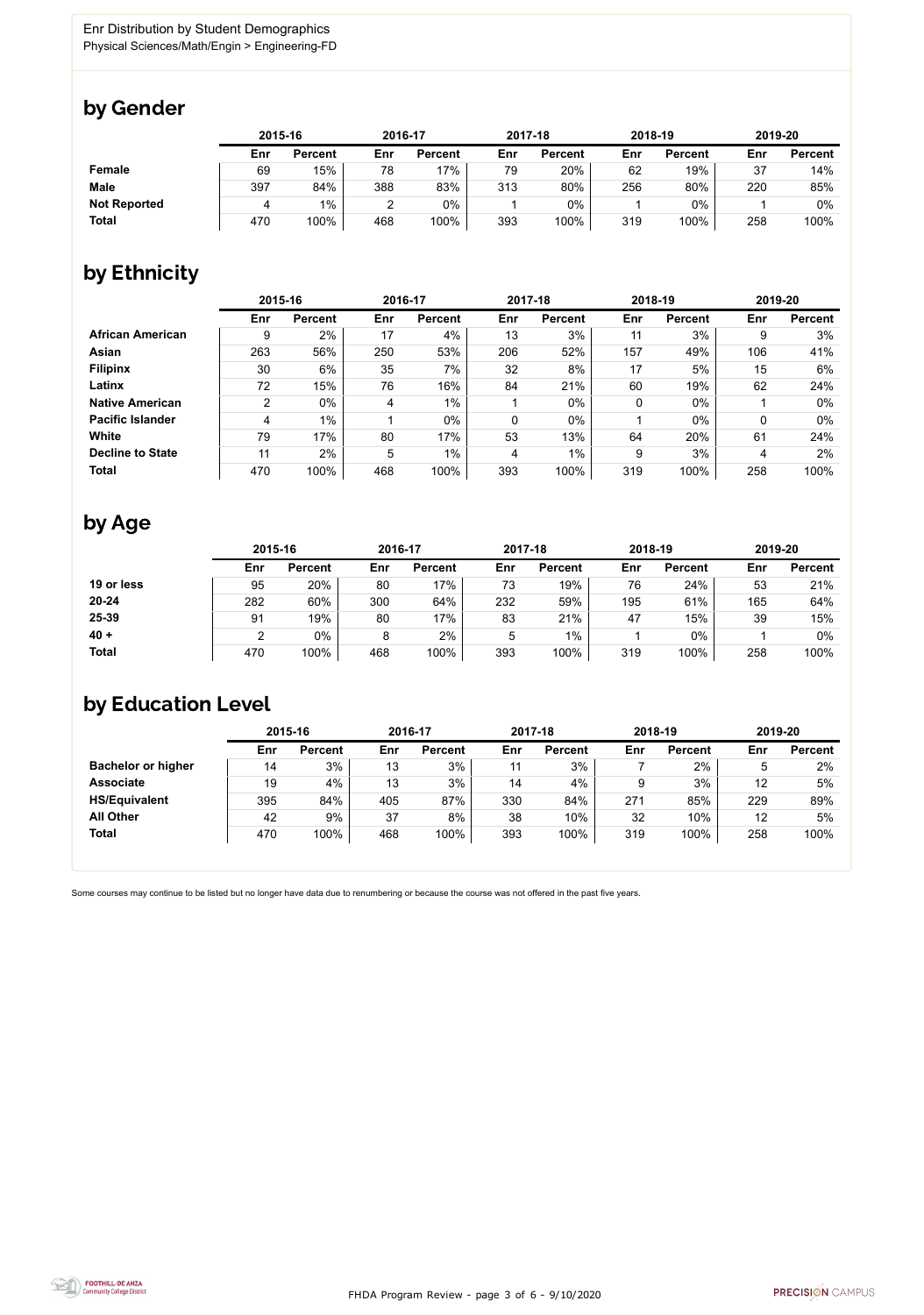FHDA Program Review - page 4 of 6 - 9/10/2020



## Success Rates by Gender Physical Sciences/Math/Engin > Engineering-FD

|                     | 2019-20       |                                                                         |               |                |               |                |               |                |  |  |  |  |  |
|---------------------|---------------|-------------------------------------------------------------------------|---------------|----------------|---------------|----------------|---------------|----------------|--|--|--|--|--|
|                     |               | <b>Withdrew</b><br><b>Total</b><br><b>Non Success</b><br><b>Success</b> |               |                |               |                |               |                |  |  |  |  |  |
|                     | <b>Grades</b> | <b>Percent</b>                                                          | <b>Grades</b> | <b>Percent</b> | <b>Grades</b> | <b>Percent</b> | <b>Grades</b> | <b>Percent</b> |  |  |  |  |  |
| <b>Female</b>       | 34            | 92%                                                                     |               | 0%             | ັ             | 8%             | 37            | 100%           |  |  |  |  |  |
| <b>Male</b>         | 206           | 94%                                                                     | 4             | 2%             | 10            | 5%             | 220           | 100%           |  |  |  |  |  |
| <b>Not Reported</b> |               | 100%                                                                    |               | 0%             | U             | $0\%$          |               | 100%           |  |  |  |  |  |
| All                 | 241           | 93%                                                                     | 4             | 2%             | 13            | 5%             | 258           | 100%           |  |  |  |  |  |

|                     |                | 2018-19        |                    |                |               |                 |               |                |  |  |  |  |  |  |
|---------------------|----------------|----------------|--------------------|----------------|---------------|-----------------|---------------|----------------|--|--|--|--|--|--|
|                     | <b>Success</b> |                | <b>Non Success</b> |                |               | <b>Withdrew</b> | <b>Total</b>  |                |  |  |  |  |  |  |
|                     | <b>Grades</b>  | <b>Percent</b> | <b>Grades</b>      | <b>Percent</b> | <b>Grades</b> | <b>Percent</b>  | <b>Grades</b> | <b>Percent</b> |  |  |  |  |  |  |
| <b>Female</b>       | 59             | 95%            |                    | 0%             | ບ             | 5%              | 62            | 100%           |  |  |  |  |  |  |
| <b>Male</b>         | 227            | 89%            | 14                 | 5%             | 15            | 6%              | 256           | 100%           |  |  |  |  |  |  |
| <b>Not Reported</b> |                | 100%           |                    | 0%             |               | 0%              |               | 100%           |  |  |  |  |  |  |
| All                 | 287            | 90%            | 14                 | 4%             | 18            | 6%              | 319           | 100%           |  |  |  |  |  |  |

|                     |                | 2017-18        |                    |                |                 |                |               |                |  |  |  |  |  |  |
|---------------------|----------------|----------------|--------------------|----------------|-----------------|----------------|---------------|----------------|--|--|--|--|--|--|
|                     | <b>Success</b> |                | <b>Non Success</b> |                | <b>Withdrew</b> |                | <b>Total</b>  |                |  |  |  |  |  |  |
|                     | <b>Grades</b>  | <b>Percent</b> | <b>Grades</b>      | <b>Percent</b> | <b>Grades</b>   | <b>Percent</b> | <b>Grades</b> | <b>Percent</b> |  |  |  |  |  |  |
| <b>Female</b>       | 68             | 86%            | 4                  | 5%             |                 | 9%             | 79            | 100%           |  |  |  |  |  |  |
| <b>Male</b>         | 269            | 86%            | 25                 | 8%             | 19              | 6%             | 313           | 100%           |  |  |  |  |  |  |
| <b>Not Reported</b> |                | 100%           | 0                  | 0%             | 0               | 0%             |               | 100%           |  |  |  |  |  |  |
| All                 | 338            | 86%            | 29                 | 7%             | 26              | 7%             | 393           | 100%           |  |  |  |  |  |  |

|                     |               | 2016-17        |               |                |               |                 |               |                |  |  |
|---------------------|---------------|----------------|---------------|----------------|---------------|-----------------|---------------|----------------|--|--|
|                     |               | <b>Success</b> |               |                |               | <b>Withdrew</b> | <b>Total</b>  |                |  |  |
|                     | <b>Grades</b> | <b>Percent</b> | <b>Grades</b> | <b>Percent</b> | <b>Grades</b> | <b>Percent</b>  | <b>Grades</b> | <b>Percent</b> |  |  |
| Female              | 72            | 92%            |               | 0%             | 6             | 8%              | 78            | 100%           |  |  |
| <b>Male</b>         | 353           | 91%            | 14            | 4%             | 21            | 5%              | 388           | 100%           |  |  |
| <b>Not Reported</b> |               | 50%            |               | 50%            |               | $0\%$           |               | 100%           |  |  |
| <b>All</b>          | 426           | 91%            | 15            | 3%             | 27            | 6%              | 468           | 100%           |  |  |

|                     |                | 2015-16        |                    |                |               |                |               |                |  |  |
|---------------------|----------------|----------------|--------------------|----------------|---------------|----------------|---------------|----------------|--|--|
|                     | <b>Success</b> |                | <b>Non Success</b> |                | Withdrew      |                | <b>Total</b>  |                |  |  |
|                     | <b>Grades</b>  | <b>Percent</b> | <b>Grades</b>      | <b>Percent</b> | <b>Grades</b> | <b>Percent</b> | <b>Grades</b> | <b>Percent</b> |  |  |
| Female              | 59             | 86%            | 5                  | 7%             | ხ             | 7%             | 69            | 100%           |  |  |
| <b>Male</b>         | 348            | 88%            | 25                 | 6%             | 24            | 6%             | 397           | 100%           |  |  |
| <b>Not Reported</b> | 4              | 100%           | 0                  | $0\%$          | ν             | $0\%$          | 4             | 100%           |  |  |
| All                 | 411            | 87%            | 30                 | 6%             | 29            | 6%             | 470           | 100%           |  |  |

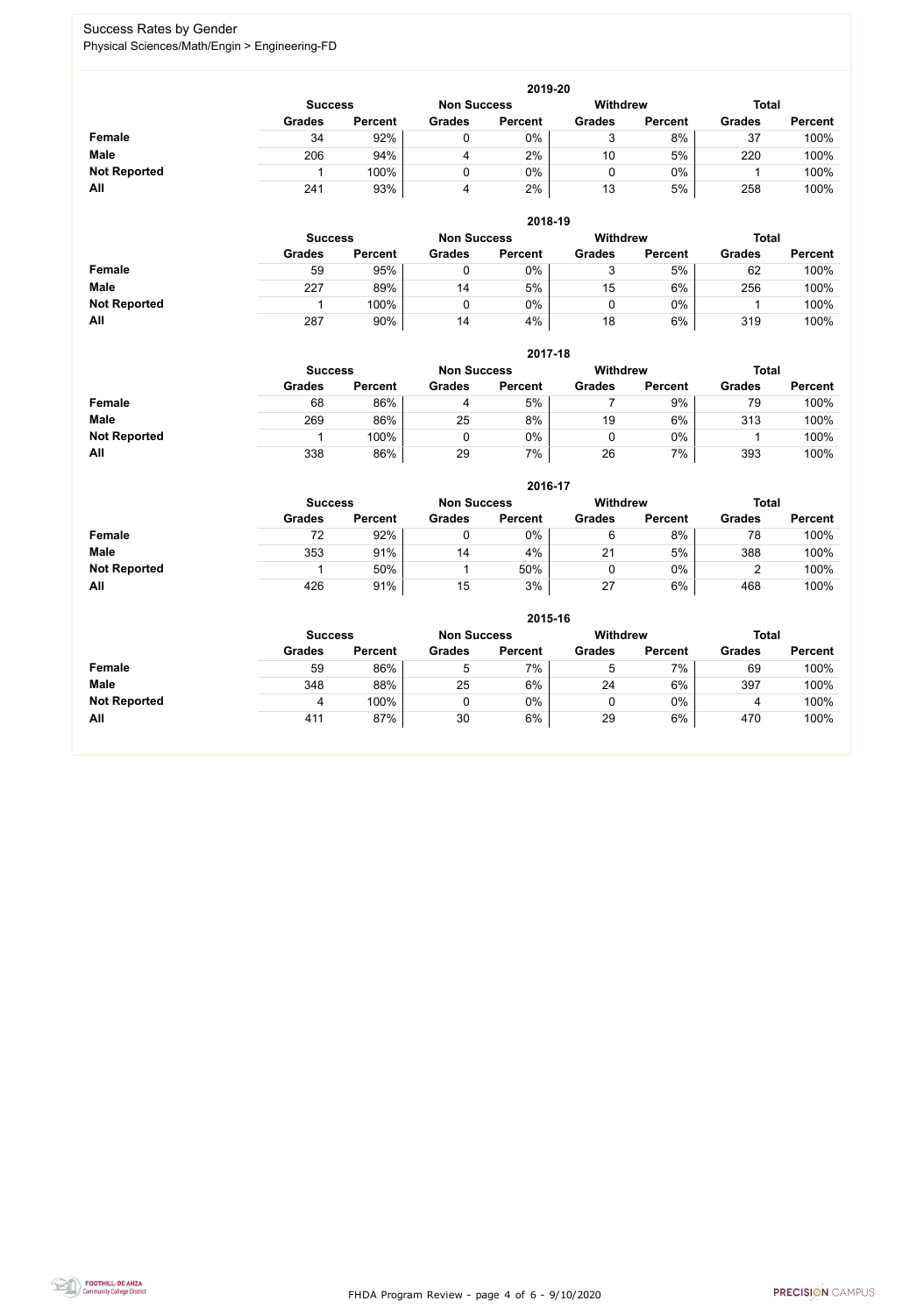FHDA Program Review - page 5 of 6 - 9/10/2020



## Success Rates by Age Physical Sciences/Math/Engin > Engineering-FD

|            |                |                |                    | 2019-20        |                 |                |               |                |
|------------|----------------|----------------|--------------------|----------------|-----------------|----------------|---------------|----------------|
|            | <b>Success</b> |                | <b>Non Success</b> |                | <b>Withdrew</b> |                | <b>Total</b>  |                |
|            | <b>Grades</b>  | <b>Percent</b> | <b>Grades</b>      | <b>Percent</b> | <b>Grades</b>   | <b>Percent</b> | <b>Grades</b> | <b>Percent</b> |
| 19 or less | 47             | 89%            |                    | 2%             | 5               | 9%             | 53            | 100%           |
| $20 - 24$  | 157            | 95%            | ⌒                  | 1%             | 6               | 4%             | 165           | 100%           |
| 25-39      | 36             | 92%            |                    | 3%             |                 | 5%             | 39            | 100%           |
| $40 +$     |                | 100%           |                    | $0\%$          | 0               | $0\%$          |               | 100%           |
| All        | 241            | 93%            | 4                  | 2%             | 13              | 5%             | 258           | 100%           |

|            |                |                    |               | 2018-19         |               |                |               |                |
|------------|----------------|--------------------|---------------|-----------------|---------------|----------------|---------------|----------------|
|            | <b>Success</b> | <b>Non Success</b> |               | <b>Withdrew</b> | <b>Total</b>  |                |               |                |
|            | <b>Grades</b>  | <b>Percent</b>     | <b>Grades</b> | <b>Percent</b>  | <b>Grades</b> | <b>Percent</b> | <b>Grades</b> | <b>Percent</b> |
| 19 or less | 69             | 91%                | 6             | 8%              |               | 1%             | 76            | 100%           |
| $20 - 24$  | 175            | 90%                |               | 4%              | 13            | 7%             | 195           | 100%           |
| 25-39      | 42             | 89%                |               | 2%              | 4             | 9%             | 47            | 100%           |
| $40 +$     |                | 100%               |               | 0%              |               | 0%             |               | 100%           |
| All        | 287            | 90%                | 14            | 4%              | 18            | 6%             | 319           | 100%           |

## **2017-18**

|            |                |                    |               | 2017-18         |               |                |               |                |
|------------|----------------|--------------------|---------------|-----------------|---------------|----------------|---------------|----------------|
|            | <b>Success</b> | <b>Non Success</b> |               | <b>Withdrew</b> |               | <b>Total</b>   |               |                |
|            | <b>Grades</b>  | <b>Percent</b>     | <b>Grades</b> | <b>Percent</b>  | <b>Grades</b> | <b>Percent</b> | <b>Grades</b> | <b>Percent</b> |
| 19 or less | 62             | 85%                | 5             | 7%              | 6             | 8%             | 73            | 100%           |
| $20 - 24$  | 199            | 86%                | 19            | 8%              | 14            | 6%             | 232           | 100%           |
| 25-39      | 73             | 88%                | 4             | 5%              | 6             | 7%             | 83            | 100%           |
| $40 +$     | Д              | 80%                |               | 20%             |               | $0\%$          | ხ             | 100%           |
| All        | 338            | 86%                | 29            | 7%              | 26            | 7%             | 393           | 100%           |

#### **2016-17**



|            |                |                    |               | <b>ZU16-17</b>  |               |                |               |                |
|------------|----------------|--------------------|---------------|-----------------|---------------|----------------|---------------|----------------|
|            | <b>Success</b> | <b>Non Success</b> |               | <b>Withdrew</b> |               | <b>Total</b>   |               |                |
|            | <b>Grades</b>  | <b>Percent</b>     | <b>Grades</b> | <b>Percent</b>  | <b>Grades</b> | <b>Percent</b> | <b>Grades</b> | <b>Percent</b> |
| 19 or less | 70             | 88%                | ◠             | 3%              | 8             | 10%            | 80            | 100%           |
| $20 - 24$  | 276            | 92%                | 10            | 3%              | 14            | 5%             | 300           | 100%           |
| 25-39      | 74             | 93%                | ົ<br>د        | 4%              | 3             | 4%             | 80            | 100%           |
| $40 +$     | 6              | 75%                |               | $0\%$           | っ             | 25%            |               | 100%           |
| All        | 426            | 91%                | 15            | 3%              | 27            | 6%             | 468           | 100%           |

|            |                                      |                |               | 2015-16        |                 |                |               |                |
|------------|--------------------------------------|----------------|---------------|----------------|-----------------|----------------|---------------|----------------|
|            | <b>Non Success</b><br><b>Success</b> |                |               |                | <b>Withdrew</b> |                | <b>Total</b>  |                |
|            | <b>Grades</b>                        | <b>Percent</b> | <b>Grades</b> | <b>Percent</b> | <b>Grades</b>   | <b>Percent</b> | <b>Grades</b> | <b>Percent</b> |
| 19 or less | 83                                   | 87%            | 9             | 9%             | 3               | 3%             | 95            | 100%           |
| $20 - 24$  | 251                                  | 89%            | 14            | 5%             | 17              | 6%             | 282           | 100%           |
| 25-39      | 75                                   | 82%            |               | 8%             | 9               | 10%            | 91            | 100%           |
| $40 +$     | າ                                    | 100%           |               | 0%             |                 | 0%             | າ             | 100%           |
| <b>All</b> | 411                                  | 87%            | 30            | 6%             | 29              | 6%             | 470           | 100%           |